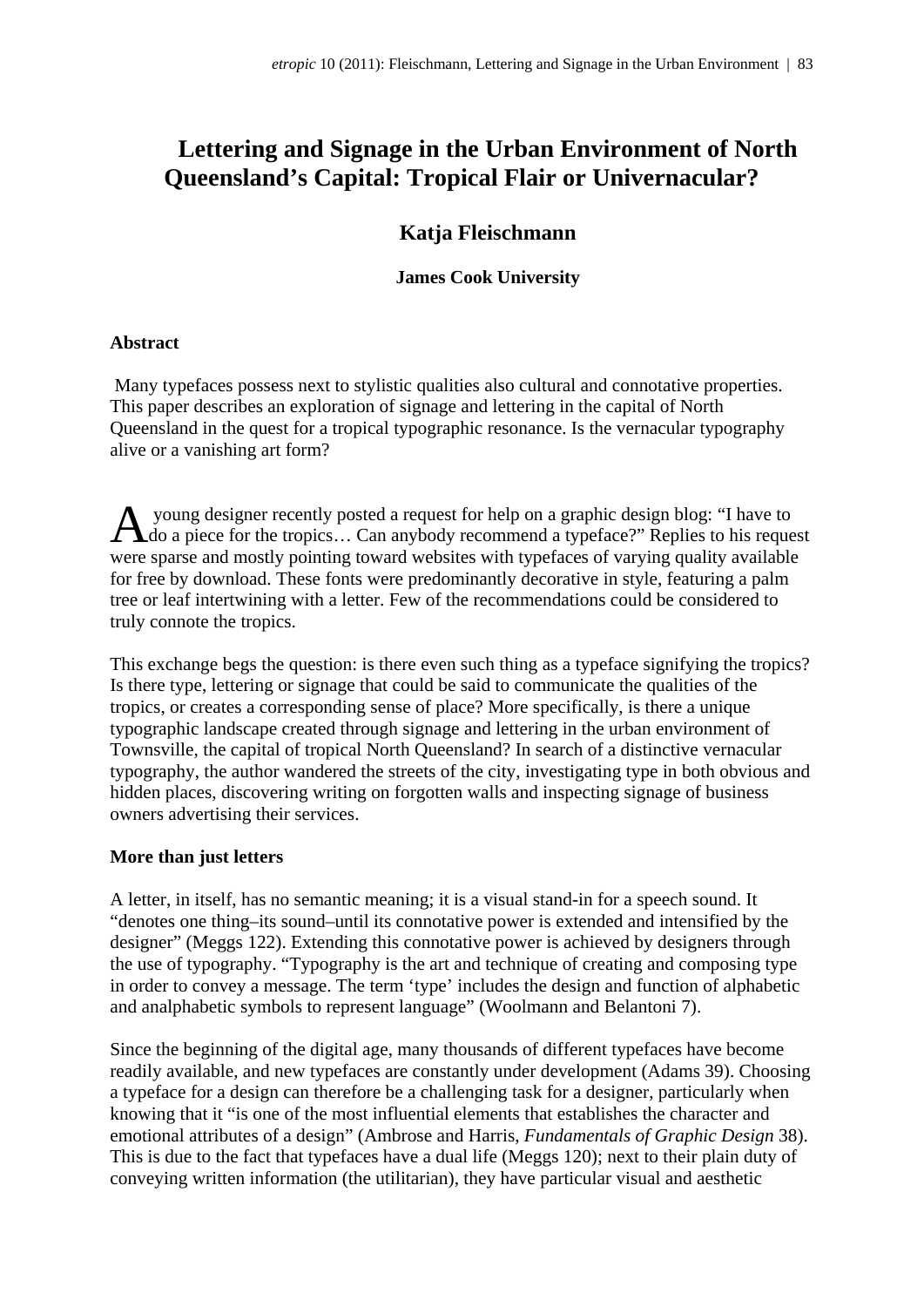properties (the formal) (Ruder 14). These properties "dramatically affect the accessibility of an idea and how a reader reacts towards it" (Ambrose and Harris, *Fundamentals of Graphic Design* 38). They establish a resonance in the reader, which can be either inviting or repelling (Meggs 18). "The visual nature of typography is extraordinary for it can combine the timespace sequence and rhythm of music, the linear structure of language, and the dynamic space of painting" (Meggs 18). A typeface has its own personality which can infuse text appearing on a screen, a poster or a wall (Ambrose and Harris, *Fundamentals of Typography*, 162). The artistic representation or interpretation of characters can thereby intensify or contradict the meaning of words. This relationship between aesthetic form and semantic content is demonstrated by the example shown in Figure 1.

(a) *lassical*. (b) )<br>unk  $\mathcal{U}$ 

Figure 1: The elegant flow of harmonious and fluid lines which characterizes the typeface ITC Edwardian Script intensifies the meaning of word (a) whereas in (b) the same typeface undermines the meaning and may confuse or disturb the reader.

## **Typeface as signifier of national and social identity**

Typographic resonance can also be "generated by the cultural, stylistic, and connotative properties that typefaces possess in addition to their function as alphabet signs" (Meggs 120). A typeface accumulates these resonant qualities through associations relating to its typical use, historical tradition, and its visual properties (Meggs 120). A classic example is provided by the typeface Fraktur, shown in Figure 2.



Figure 2: Typeface Fraktur

Fraktur, which belongs to the class of blackletter typefaces, has been closely associated with German national identity. It name is derived from the strong contrast between thin and thick strokes and the sharp angles, giving the letters a fractured look. "After the invention of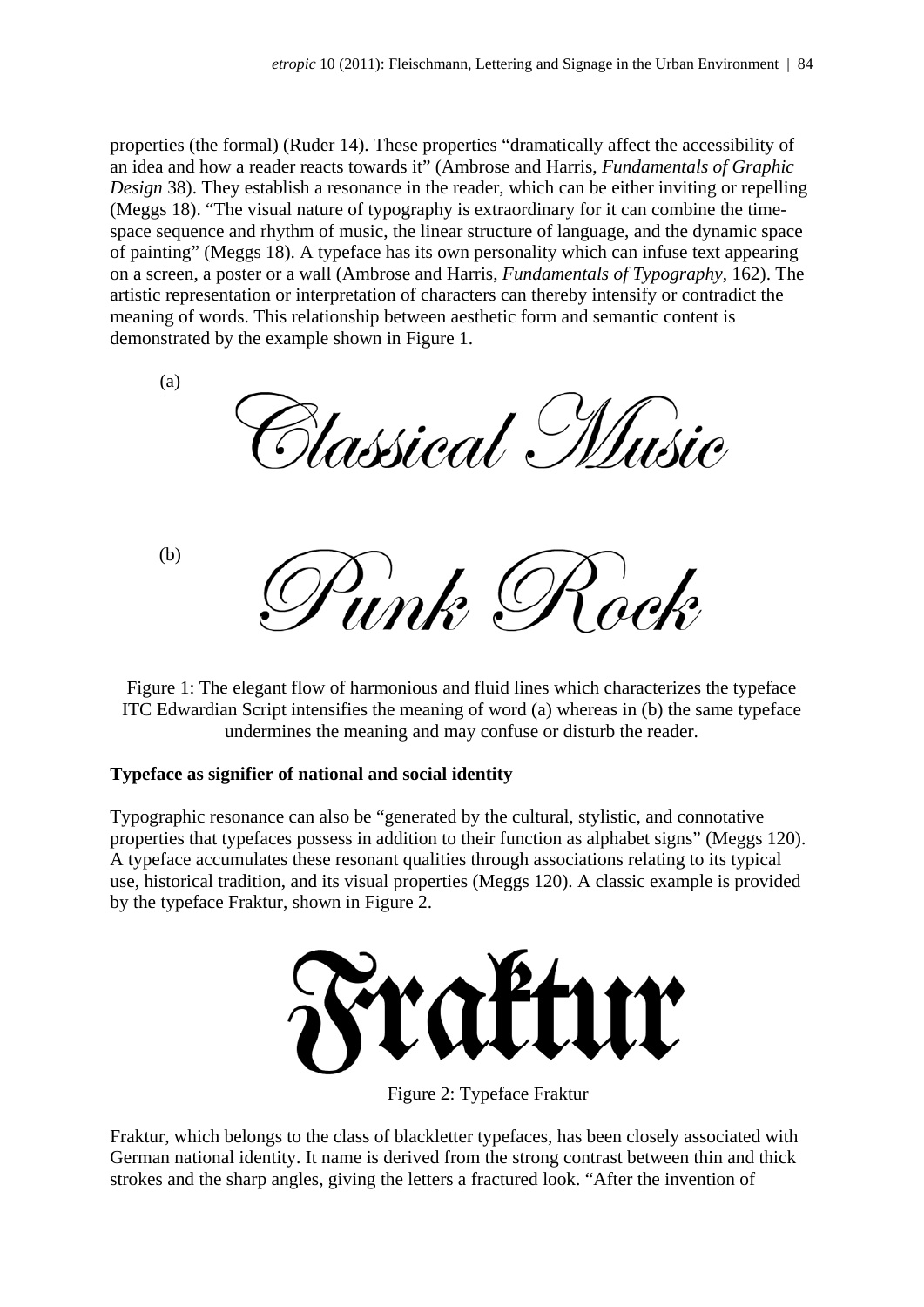Gutenberg's moveable type in the 15th century, black letter became an embodiment of Germanness and a focus of Teutonic pride" (Wise). Fraktur was used in the Third Reich until 1941 (Haralambous 131, Schalansky 7) and proclaimed by the Nazis as the only "true German type" (Siebert). As a result of this appropriation the typeface became associated with the horrors of National Socialism (Willberg 41). Today Fraktur is tolerated by Germans only in folklore or historical context and may be seen on beer labels (Willberg 42) or in rare survivals like the masthead of the Frankfurter Allgemeine Zeitung "suggesting conservative or traditional values" (Schwemer-Scheddin 57).

Fraktur also provides a good illustration of how the choice of typeface can "contextualise the socio-cultural affiliation of a text," what Androuslopoulos (381) calls the 'emblematic' aspect of a typeface. According to Androuslopoulos, typography is a situated code choice "which is always part of a specific genre in a specific communicative situation," that is, an expression of social identity (381). Indeed blackletters, with their rich and varied history (Reynolds), experienced a revival when they re-emerged through their use in music-related subcultures such as Hip Hop (Figure 3). Other typefaces, such as Template Gothic, designed by Berry Deck in 1990, are typically associated with Punk Rock or Grunge, with their DIY aesthetic elements (Triggs 69). "In late modernity, all music-related subcultures use typography as a resource for the creation and propagation of an aesthetic identity" (Androuslopoulos 382).



Figure 3: CD Cover "Tha Blue Carpet Treatment" by rapper Snoop Dogg

Although blackletters entered the mainstream through "English and American pop- and subcultures import[ing] music- and lifestyles and their accompanying typography" (Schwemer-Scheddin 64), it is crucial to be aware of their history. Knowing the connotative power of typefaces is critical (Ambrose and Harris, *Fundamentals of Graphic Design* 70). The designer must remain alert to the larger historical context in which typefaces are embedded. To take the obvious example: unwary use of Fraktur or similar blackletter type may add a wholly unintended layer of meaning.

#### **Sense of place: A tropical typeface?**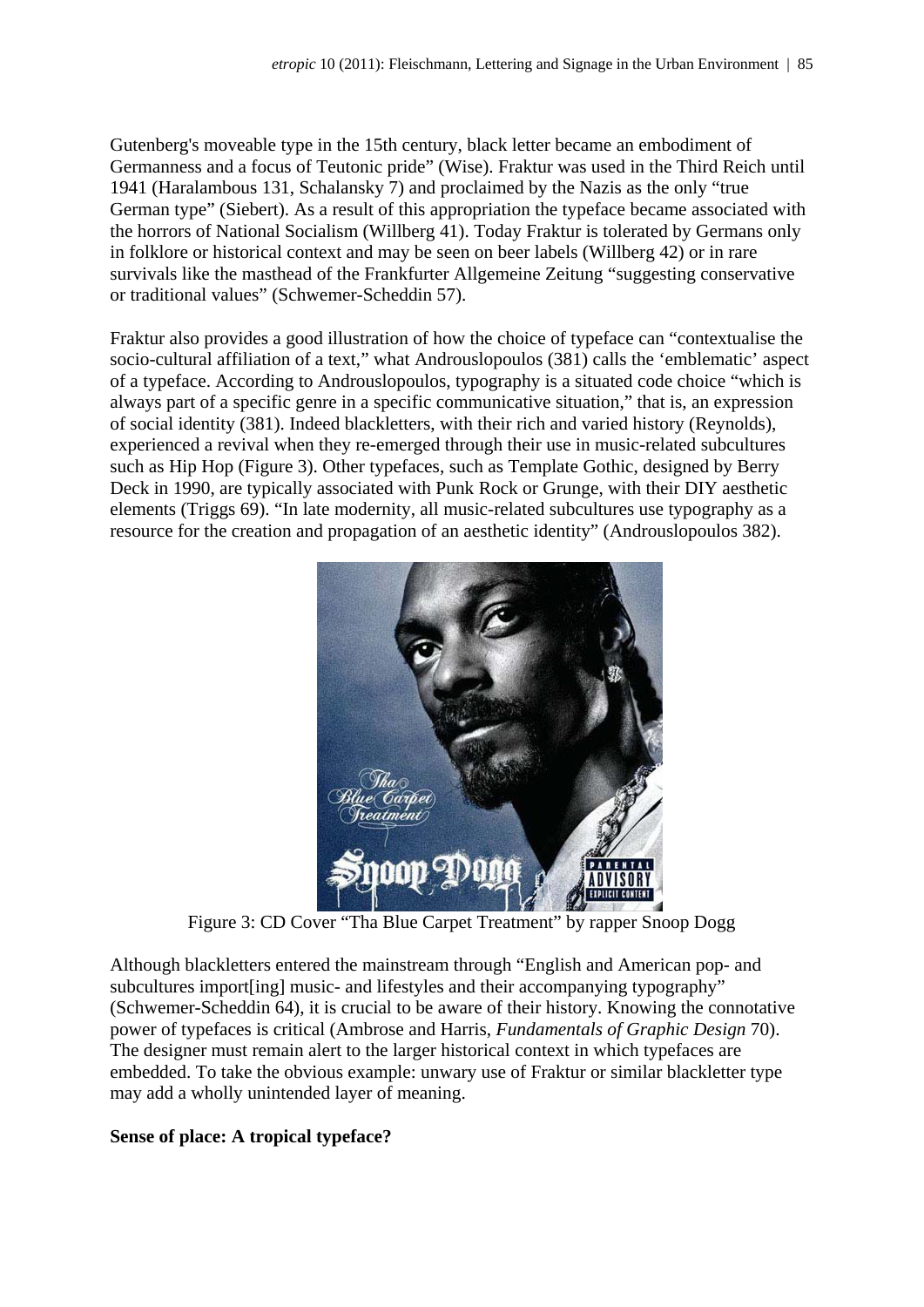Cultural, stylistic, and connotative properties that typefaces possess can also contribute to creating a sense of place. When travelling to a foreign country, the feelings or perceptions held by people in regards to the place are created through architecture, vegetation, light, smells, foods or people's clothing. Typography encountered on the scene, such as street signs, shop signage and other environmental graphics, can all contribute to the formation of a sense of place. Conventionally, 'the tropics' as a place are commonly associated with palm trees, white sandy beaches, turquoise blue water and bright sunlight. However, is there such a thing as a typeface that depicts the tropics, or one that would be associated with the tropics?

Typefaces can indeed "visually reflect very closely the time and place in which they were made" (Antonelli). One well-known example of a 'tropical' typeface is the family of eight island-inspired Tiki Type fonts created by the type foundry House Industries. The designs for Tiki Hut, Tiki Wood and Tiki Palms, for example, were influenced by the place, history and culture of the Polynesian islands (Borden). Another typeface is the ITC Puamana, designed by Teri Kahan, which is described as capturing "the essence of the tropics, suggesting palm trees bending in an ocean breeze" (Haley 1) (Figure 4).





Figure 4: Typefaces Tiki Hut, Tiki Palms and ITC Puamana

Those who have visited Hawaii, for example, will attest that the lettering and signage to be seen on shops, cafes and restaurants often has a distinct 'look and feel'. In fact, encounters with Tiki and Puamana are frequent, thus becoming a part of the creation of a sense of place (Figure 5).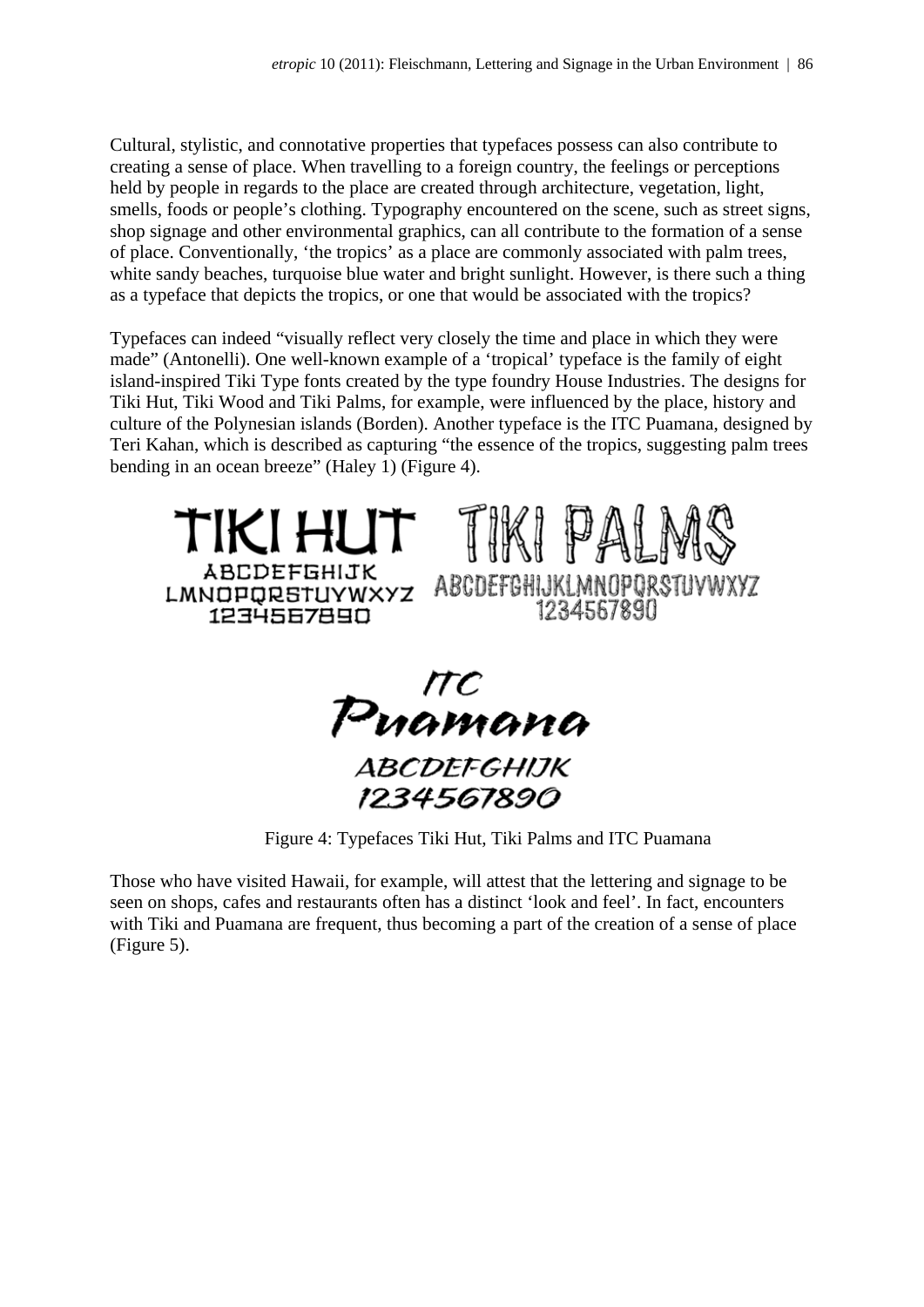

Figure 5: Signage in Hawaii. Tiki Palms is used for signage of a surf shop (right).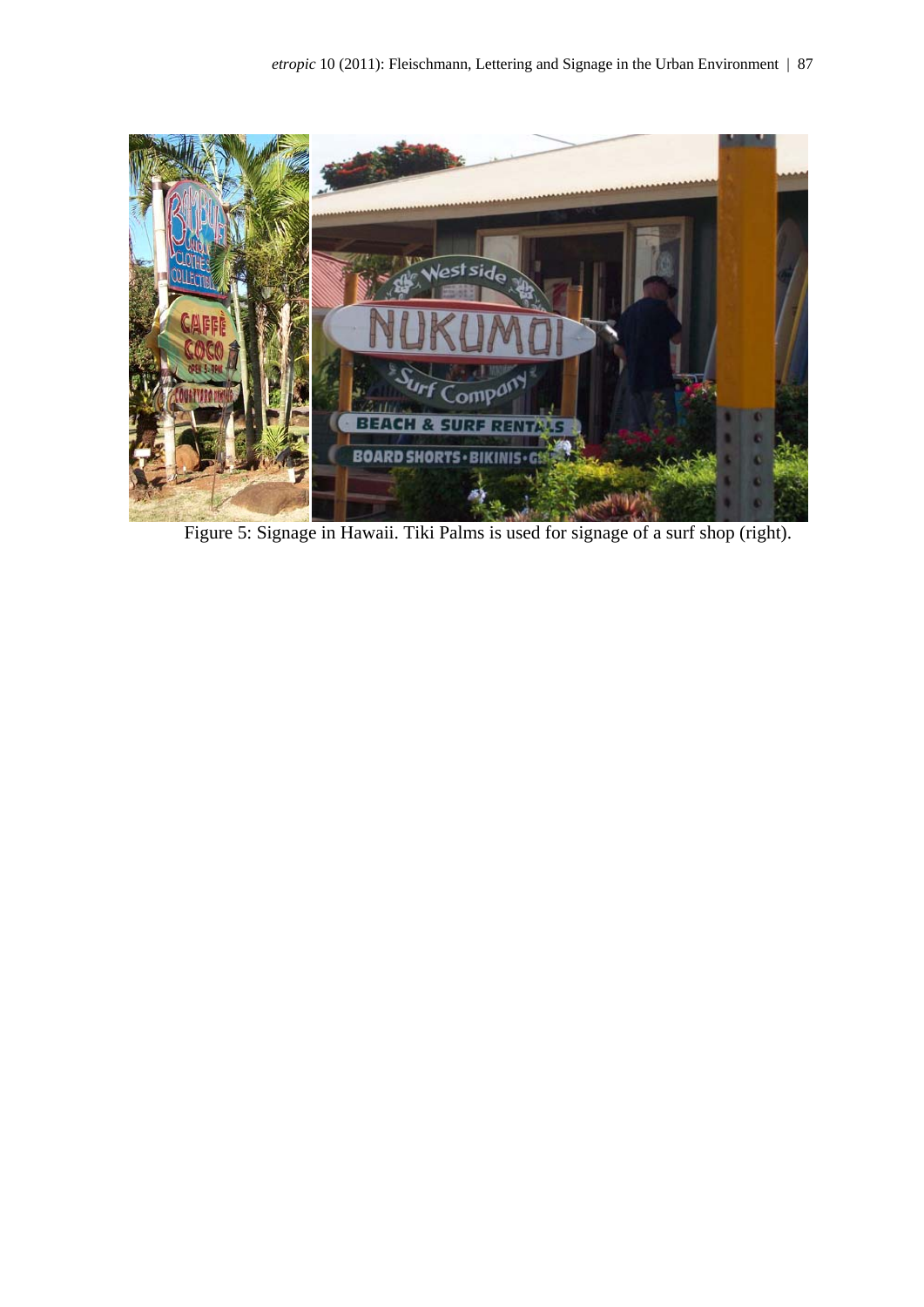### **The typographic landscape in Townsville**

Townsville, the capital of North Queensland is located in the dry tropics region. "Less than two hours by plane from Brisbane, Townsville is a vibrant growing city with a diversified economy. Solid growth in the mining, defence, construction and tourism industries are driving economic growth in Townsville. Townsville provides the commercial, industrial and transportation hub for the region and is the largest city in northern Australia" (Queensland Government).

In search for Townsville's typographic identity, made up of signage and lettering on walls, shops and other environmental signage, Townsville appears shy at first sight in advertising its tropical location. In contrast to Hawaii, distinct tropical typefaces such as the Tiki fonts or ITC Puamana are absent from the lettering and signage landscape in Townsville. However, it is not difficult to turn up signage with figurative elements including palm trees, the sun, or ocean wave, giving away its location (Figure 6).



Figure 6: Signage with figurative elements

A further indication of the city's tropical location is provided by distinctive local handlettering techniques, characterised by bold, bulging letterforms and bright colours that provide cognitive hooks. These often feature yellowish-white lettering framed by dark outlines representing the shadows that would be cast by the tropical sun if these two-dimensional letters were indeed three-dimensional constructions (Figure 7).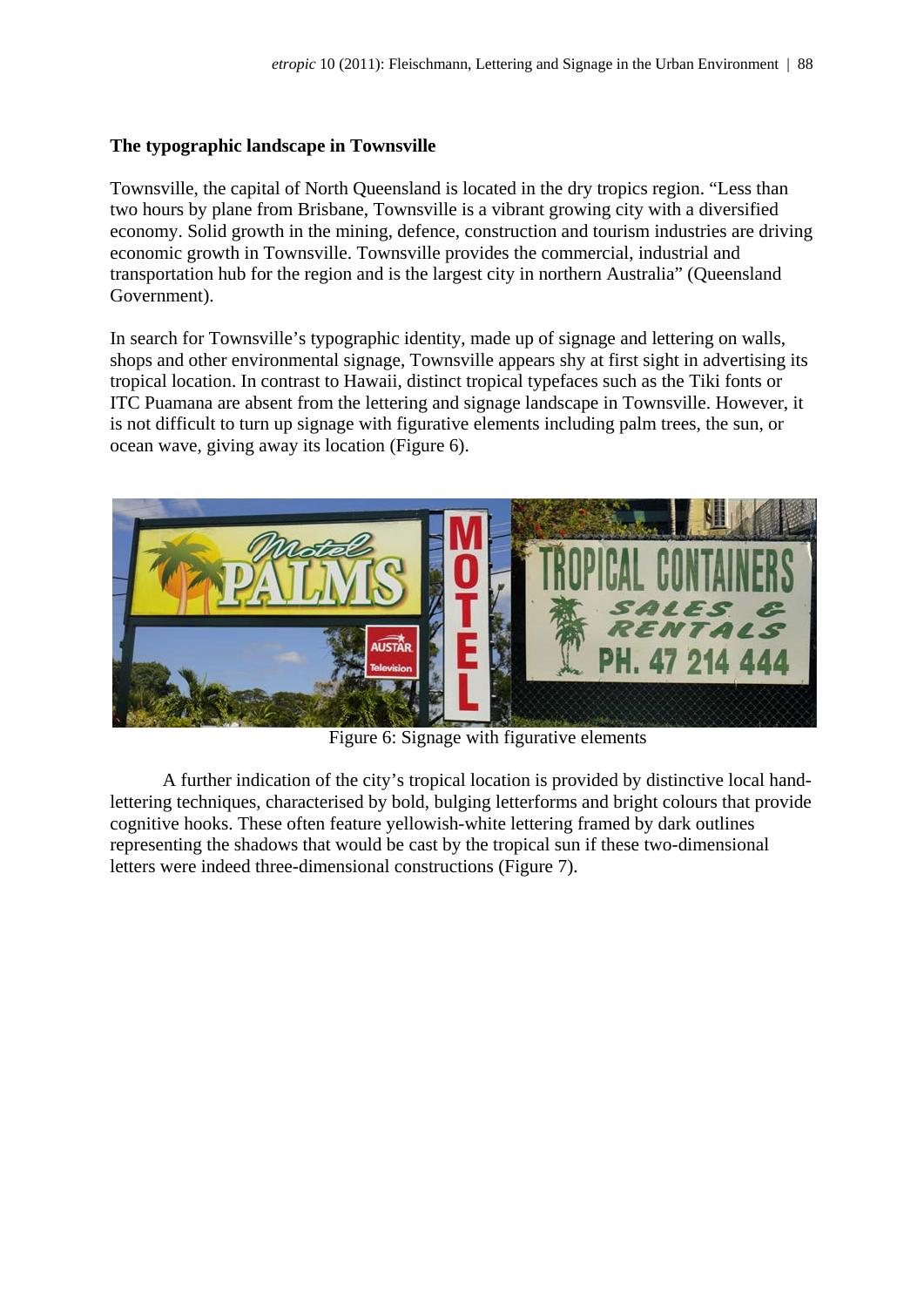

Figure 7: Typical hand-lettering

Uniqueness, however, is predominantly created through the faded, the scratched and weathered, or otherwise worn-out aspects of the lettering written on the walls and shop fronts. Townsville's signage clearly shows its geographical location, be it as a result of the many hours of daily sunshine taking its toll on the painted signage (Figure 8), or through such events as cyclones. One such event was Yasi, in early 2011, which left its traces on some of the signage (Figure 9).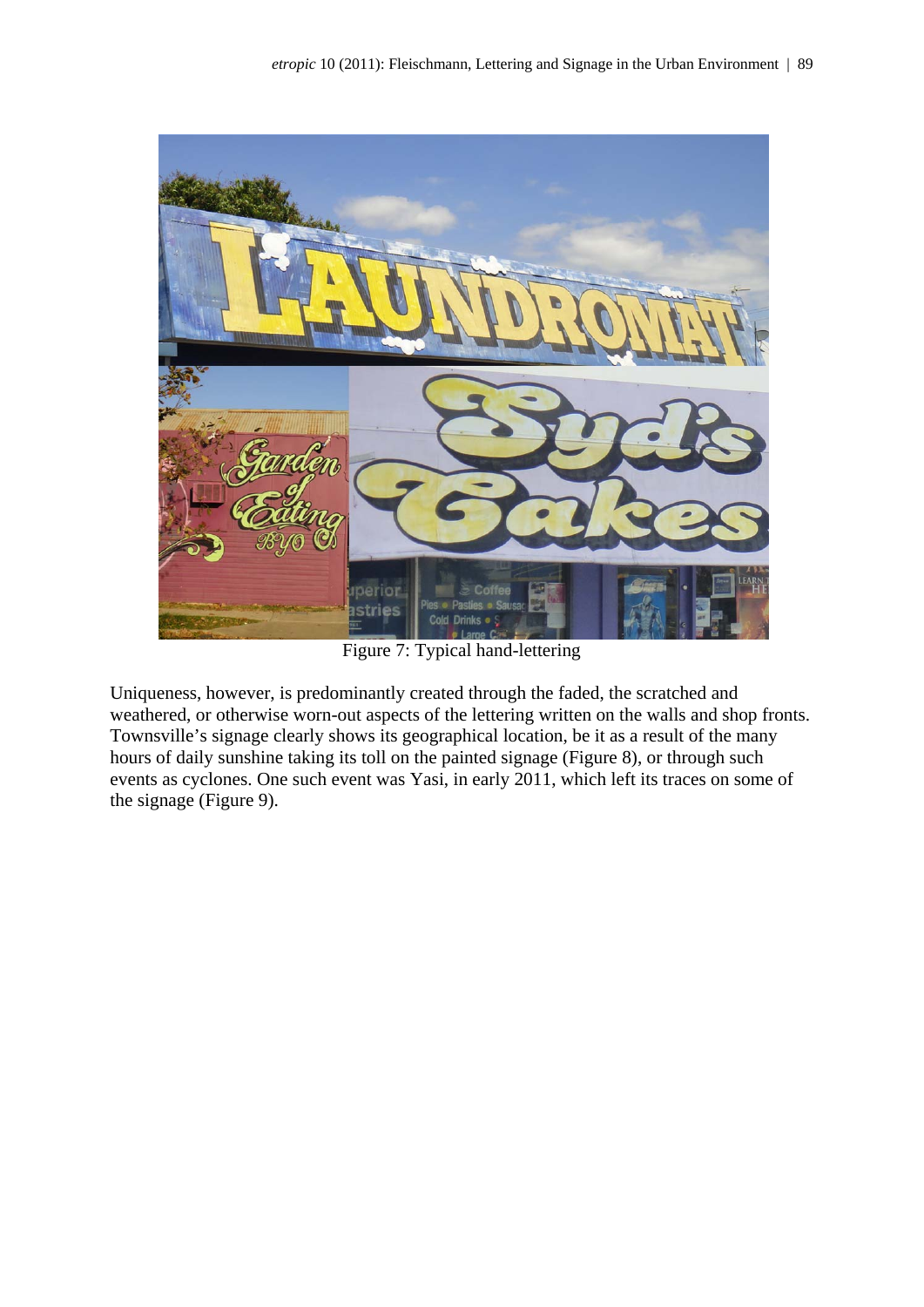

Figure 8: Exterior signage affected by the weather



Figure 9: Climatic event left its trace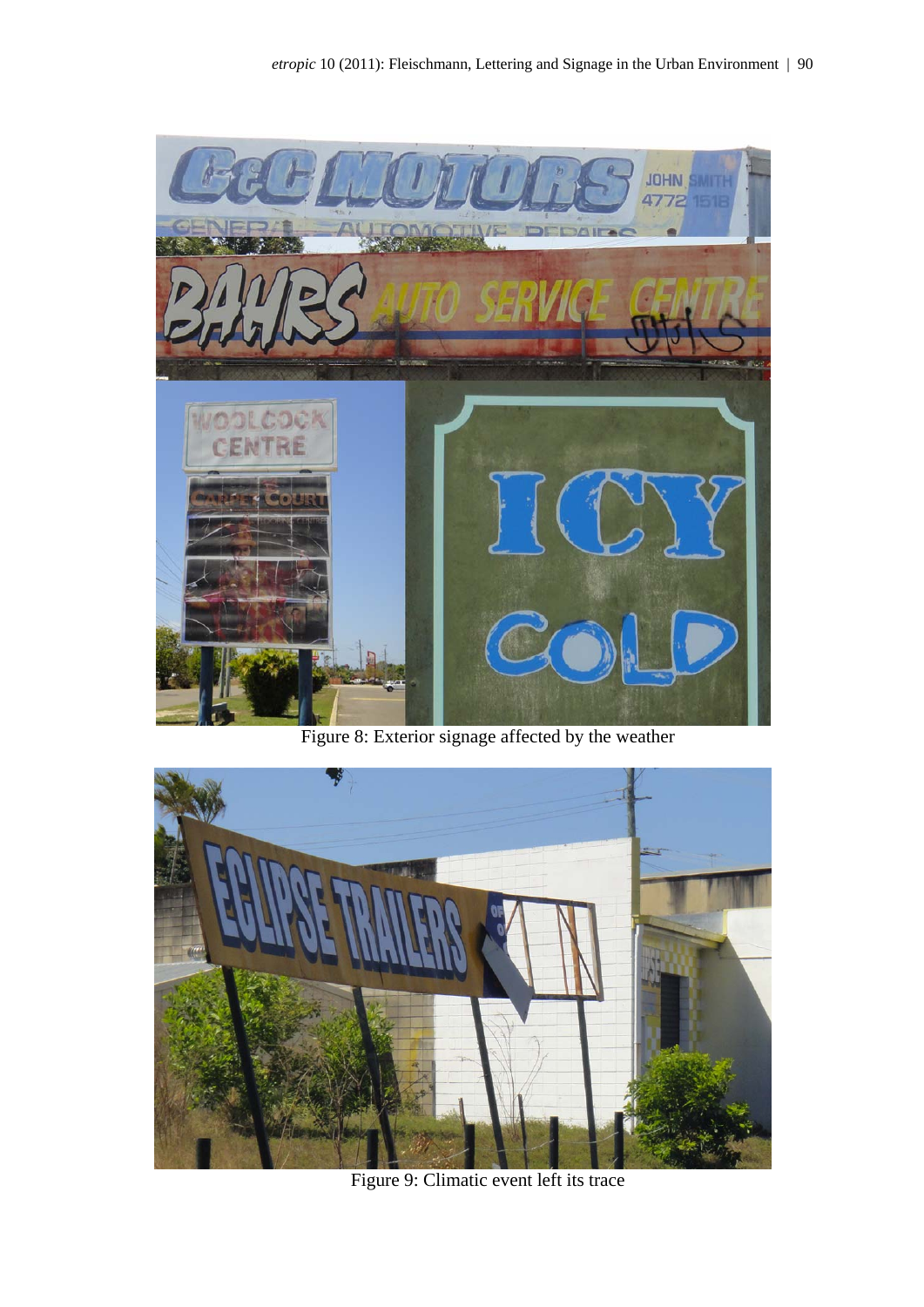Similar to the effects of weathering are the visible traces of 'change' evident in a number of signboards on Townsville's shop fronts and business entrances. Old ownerships were crudely overpainted or perhaps professionally oversprayed but have simply failed to withstand the assaults of the weather. These visual reminders "denoting the physical passage of time" (Helfand 44) provide a document of local history, forming an essential part of the charm of Townsville's signage (Figure 10).



Figure 10: Traces of change

## **Tropical flair vs. univernacular**

While examples like those described above remain plentiful around Townsville, it is also evident that some of the city's lettering and signage are not just fading but actually disappearing (Figure 11).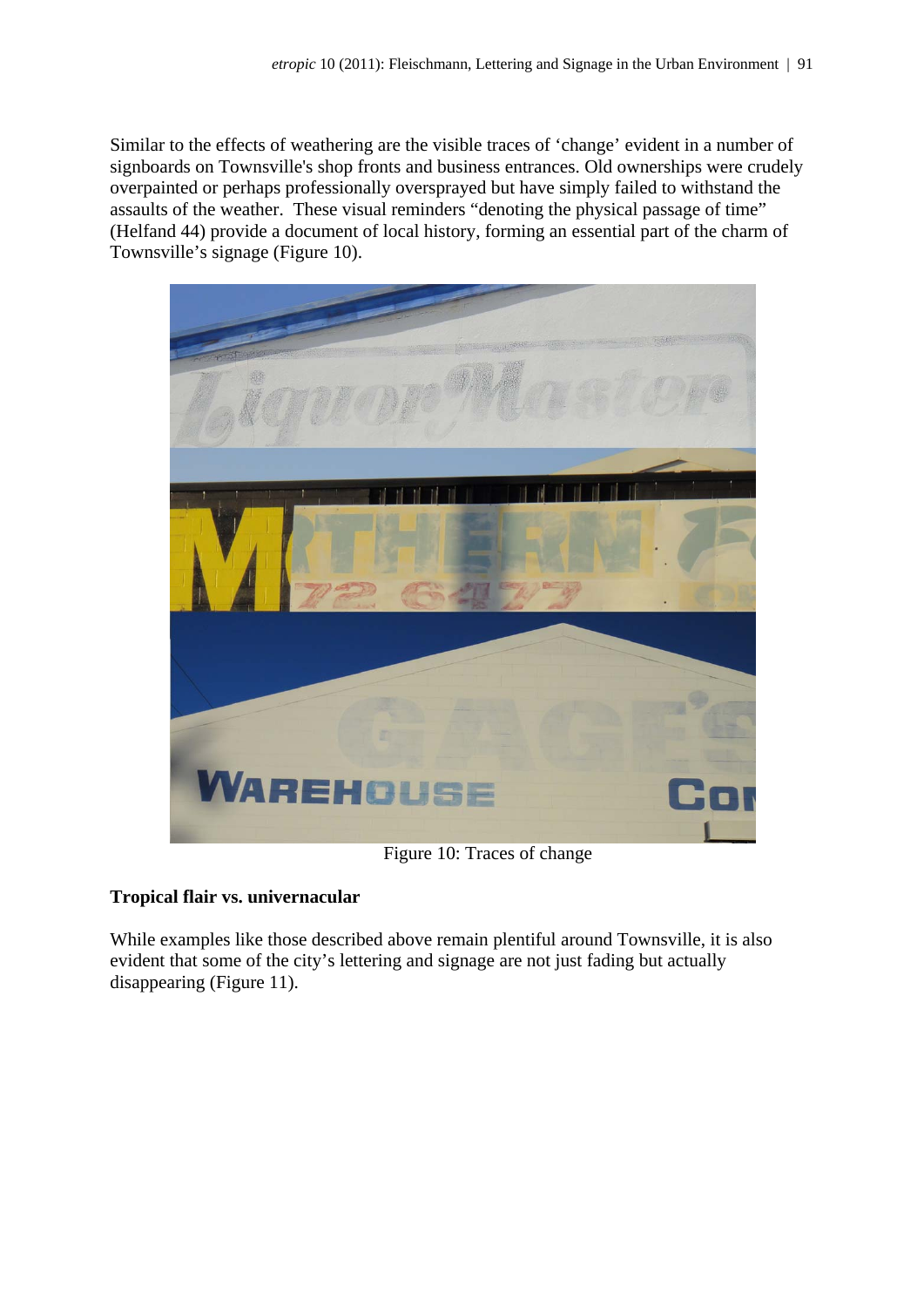

Figure 11: Shopping complex in Townsville

Townsville is similar to other growing cities worldwide, and, as such, Sprowl is unambiguous about its fate: "Globalization will take care and melt away any specific features within them before long".

Indeed, 'bigger and better' signage has long adorned Townsville's shopping malls, gas stations and franchise coffee shops, evidence of the successful implementation of a corporate design strategy at a national and/or international level – and including the use of corporate typefaces. Describing the promise of a new economy, Helfand notes "…distinction is passé. Conformity rocks. …How nice that we can sleep soundly knowing there is a place for everything, and everything is in place. After all, everything *looks and feels* so much like everything else!"(45) While 'sameness' may be comforting, part of a unique regional identity is in danger of being lost. (Figure 12)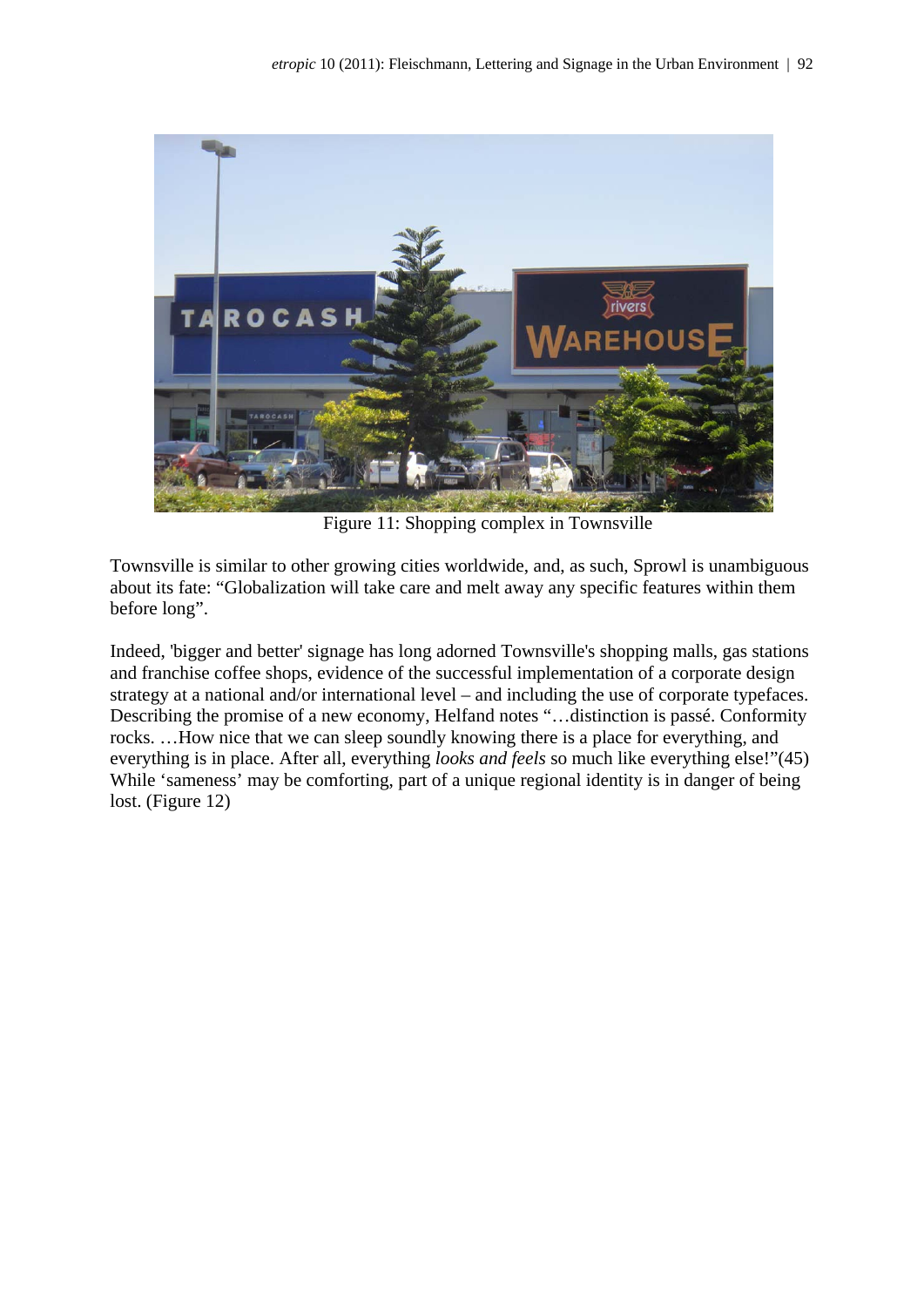

Figure 12: Where is this place? Department stores in (a) Kawana Waters at the Sunshine Coast (distance to Townsville 1280km), (b) Noosa (1020km), (c) Townsville

How to preserve Townsville's distinct sense of place? A fusion of past and the present might be created, designed to keep parts of Townsville's regional identity alive and so preserve a unique 'tropical flair' based on local history and tradition. It is time to take care of some of Townsville's unique vernacular signage, to archive it and maybe re-use it, maybe to create Townsville's very own tropical typeface.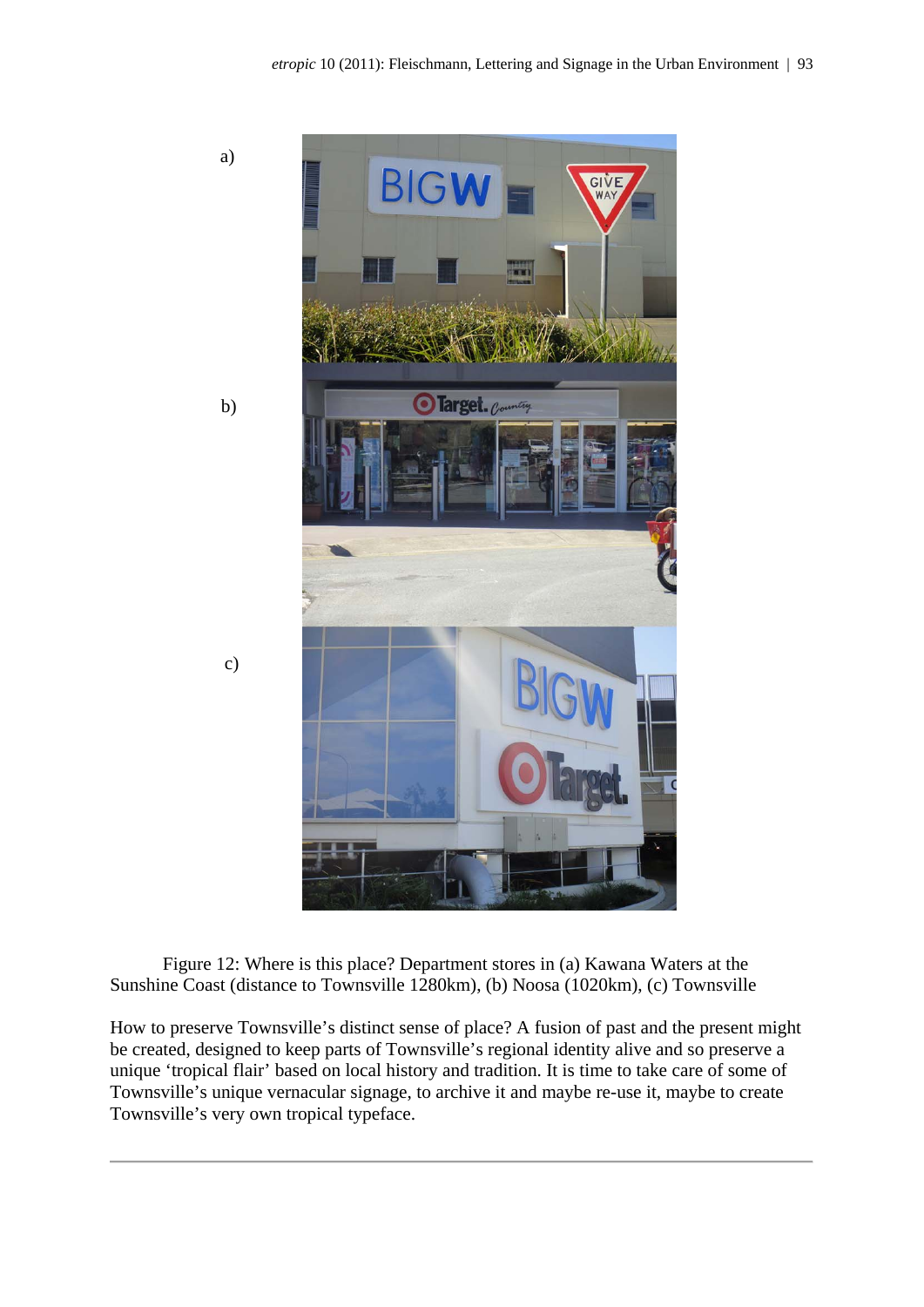#### **Works Cited**

- Adams, Sean. "Typographic Education in a Digital Environment." *Education of an E Designer.* Ed. Steven Heller. New York: Allworth Press, 2001. 38-41. Print.
- Ambrose, Gavin and Paul Harris. *Fundamentals of Typography*. Lausanne: Ava Publishing, 2007. Print.
- Ambrose, Gavin and Paul Harris. *The Fundamentals of Graphic Design*. Lausanne: Ava Publishing, 2008. Print.
- Androutsopoulos, Jannis. "Typography as a resource of media style: cases from music youth culture." *Proceedings of the 1st International Conference on Typography and Visual Communication.* Ed. Klimis Mastoridis. Thessaloniki: University of Macedonia Press, 2004. 381-392. Print.
- Antonelli, Paola. "Emigre Typefaces Enter MoMA Design Collection. "*Emigre News."* Mar. 2011. Web. 10 Nov. 2011.
- Borden, Mark. **"**The Masters of Typography: House Industries." *Fastcompanies.* 1 Oct. 2008. Web. 12 Nov. 2011.
- Haley, Allan. "Five New Typefaces." *DESIGNERS Step Inside Design Step Online.* Nov/Dec 2005, 1-3. Web. 11 Nov. 2011.
- Haralambous, Yannis. "Typesetting Old German: Fraktur, Schwabacher, Gotisch and Initials." TEX 90: Conference proceedings, University College, Cork, Ireland, September 10-13, 1990; TEX Users Group, 1991. 129-138. Print.
- Helfand, Jessica. "Modern Life and the Univernacular." *Jessica Hefand Screen: essays on graphic design, new media, and visual culture*. New York: Princeton Architectural Press, 2001. 41-46. Print.
- Meggs, Philip B. *Type and Image: The Language of Graphic Design.* Wiley, 1992. Print.
- Queensland Government. "Townsville region." *Skilled and Business Migration*. 14 May 2009. Web. 11 Nov 2011.
- Ruder, Emil. *Typography: A Manual of Design.* 6th edition. Sulgen: Verlag Niggli AG, 1996. Print.
- Schalansky, Judith. *Fraktur Mon Amour.* New York: Princeton Architectural Press, 2008. Print.
- Schwemer-Scheddin, Yvonne. "Broken Images: Blackletters between Faith and Mysticism*.*" *Blackletter: Type and National Identity*. Eds. Peter Bain and Paul Shaw. New York: Princeton Architectural Press, 1998. 50-67. Print.